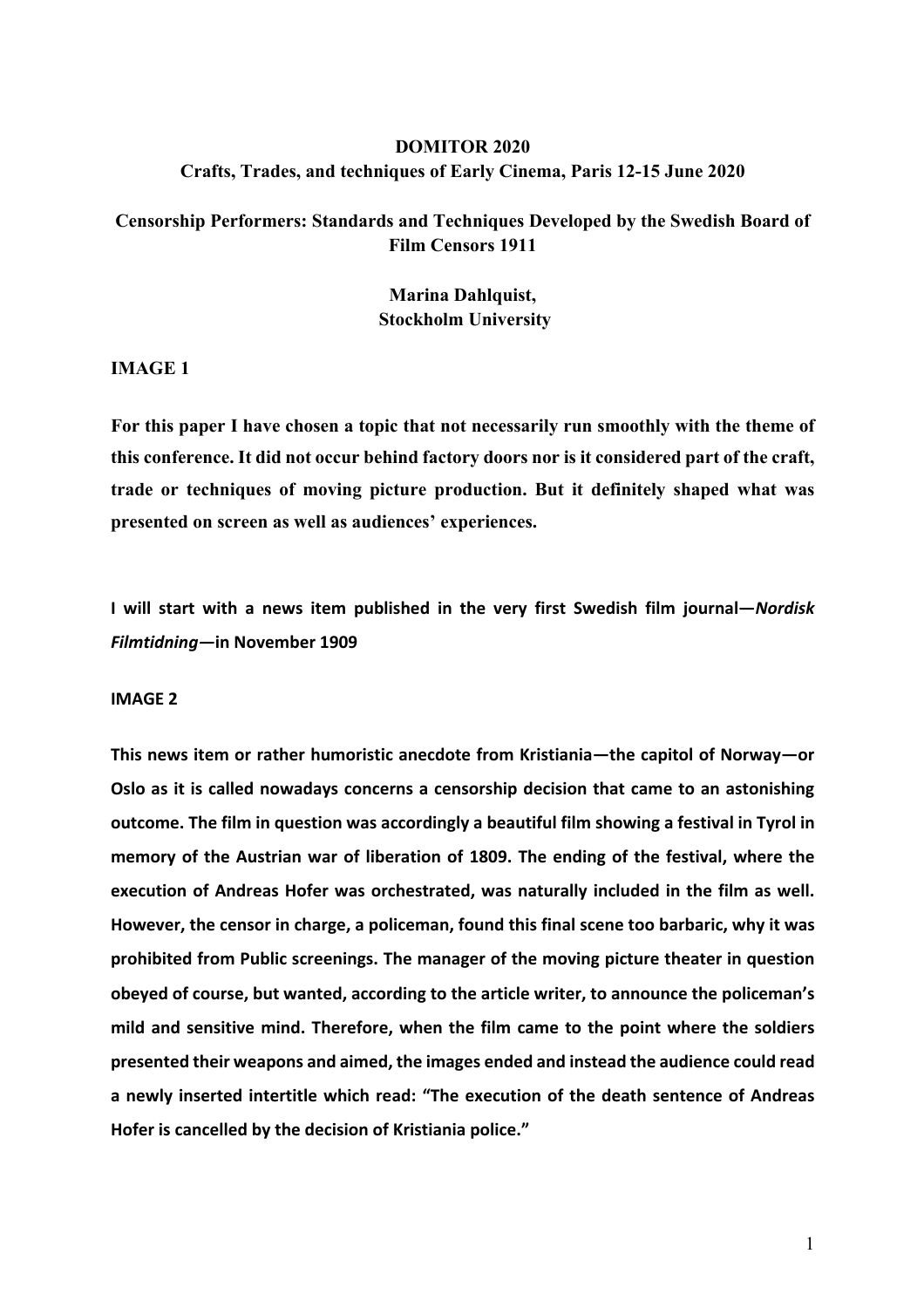**This rather drastic course of action by the theater manager brought about much laughter locally in Kristiania and later on in Sweden as well. The intervention of censorship bodies either locally or on a national level could result in rather devastating and extensive changes of film narrative and esthetics in the early days. Not least in Sweden where a heated debate concerning the possible need for control instances resulted in a national censorship body, the Swedish Board of Film Censors—Statens biografbyrå, as early as in 1911. What happened to narrative continuity, style and intention when—as the critics would call them —a rather merciless or crude control instance reshaped the film content? The radical change this particular film narrative underwent from a traditional historical genre into an almost comic one due to a censorship decision and later the intervention of the theater manager is, however, as far as I know quite scarce during the early years in Sweden.** 

**This paper analyzes techniques and standardizations of assessment and "editing" practice established by the three censors of the Board of Film Censors during its first months of activities in 1911. Former pedagogical activists Walter Fevrell and Marie-Louise Gagner together with Jakob Billström, as a medical and psychological expert, were to inspect and classify all films shown in Swedish theaters. To analyze censorship as a craft and as techniques, in comparison with the norms of the film industry, is a challenging way to examine the actual hands-on skill and profession developed by censorship performers which highly shaped the audience experience of as well as the understanding of the medium.**

## **IMAGE 4**

**But can censorship even be called a craft. Definitely not if we ask the critics. Even though a national censorship were welcomed even by the industry itself the films that had undergone censorship cuts were often ridiculed as were the censors themselves. As we can see an example of in this illustration of Gustaf Berg, who became one of the censors later on in 1911.In this illustration we find him busy with his pairs of scissors as he inspects a filmstrip showing a lightly dressed girl.**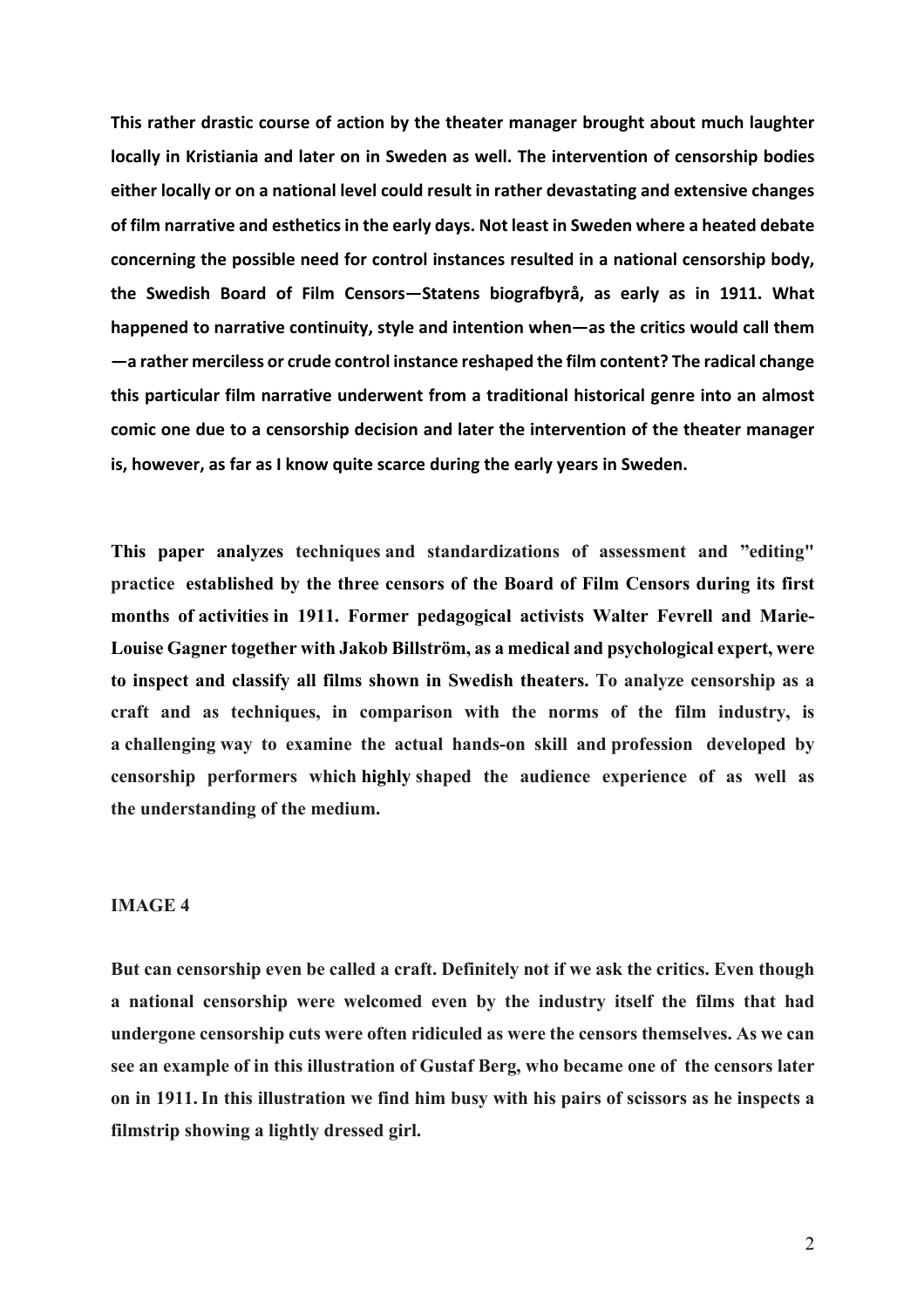**Or the Swedish comic magazine** *Puck* **that dedicated an issue in January of 1912 to the esteem and admiration of the kinematografie doctor Fevrell, one of the three original censors and the director of the bureau.**

## **IMAGE 5**

**To the left we find the three censors at work with their scissors. On top they are a bit downhearted as they had to pass a film. The same goes for the second illustration. But then finally they happily raise their scissors as they watch a film they absolutely can cut into.**

**And to the right—on top—the censors are seen before censorship was established and then below after five years of censorship work. Why these dramatic changes had come about —was it due to the films they had seen or had they become more malicious—is not completely clear.**

**The purpose of editing or cuts made by the film industry or the editors is of course fundamentally different: one being to create narrative clarity/dramatic or esthetic effects etcetera. The other assessing whether to remove images that are in any way problematic.** 

## **But for some background.**

**During the early years of cinema in Sweden the local police were watching over the film screenings both when it came to order at the venue as well as film content. As elsewhere, many considered the moving pictures theaters to be a threat to culture and pernicious to youth. Moving pictures, were considered to have a possible detrimental effect on children, and working-class youth as it instructed immoral and criminal behavior. As the moving picture theaters began to make a mark on the cityscape around 1905, pedagogical groups in Sweden, and especially the elementary school teachers, launched an intensive debate about the role of moving pictures in society. In 1905 the office of governor issues a number of guidelines for the local police forces concerning what should be prohibited to show. These were images that went against morality of the day, there were a ban on showing murder,**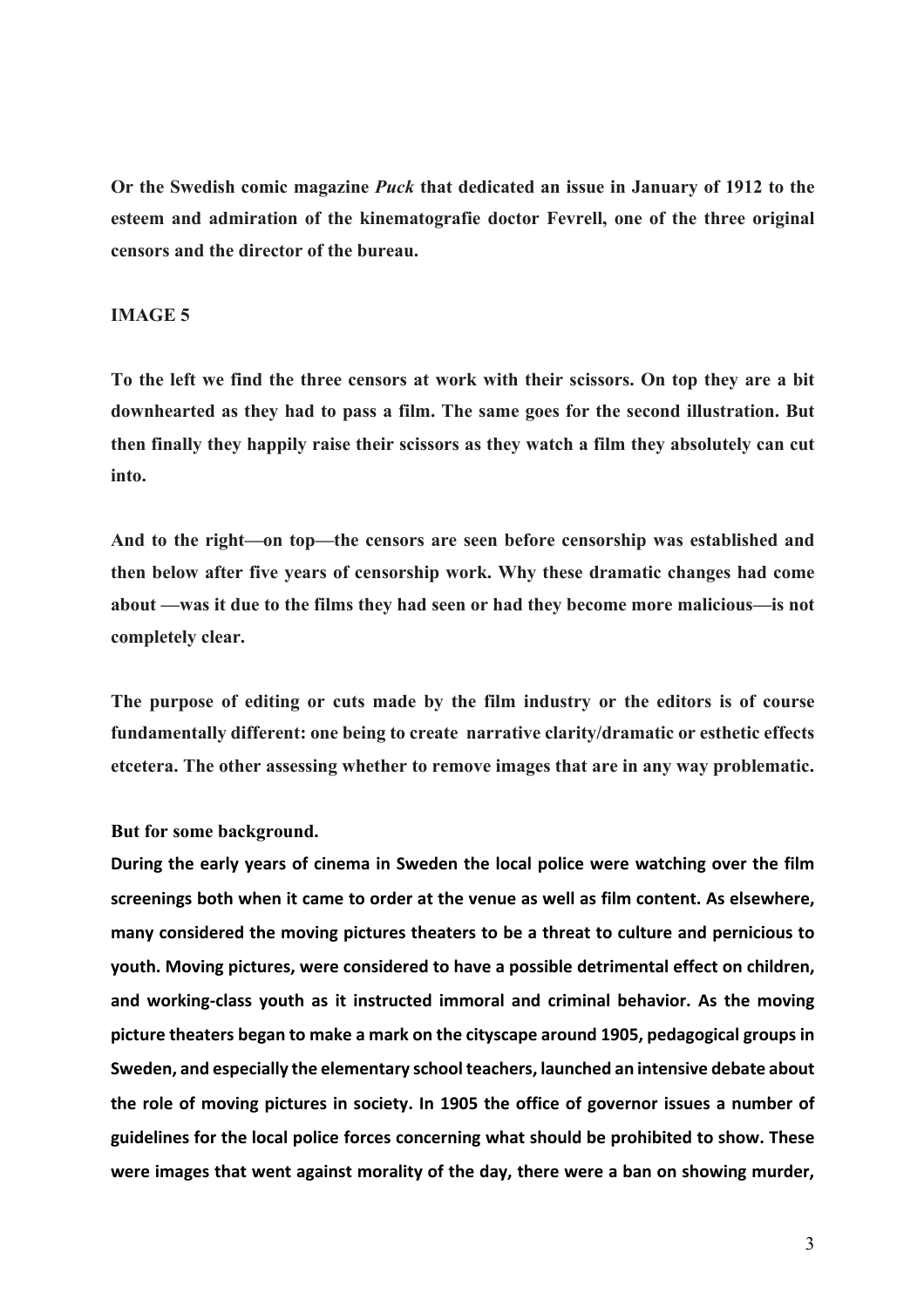**robberies or other serious crimes on the screen, and additionally, when it came to children, there were a ban to show what could awaken horror or in other ways inappropriate content. However, the regulations proved inefficient and led to the conditions that a film title could be shown in one police district but banned in another. There was also a strong public opinion of having better control of the film programs. So, in 1909 three experts were appointed to investigate the issue of a uniform film censorship.** 

**.** 

**The debate in the press as well as the investigation were eventually instrumental in bringing about an establishing of a national censorship body that took effect on 1 November 1911. There are vivid descriptions of what the moving image can bring to the screen, and what it shouldn't, but how the images were actually combined is less in focus. As many films from the early period are lost, and—Unfortunately—the filmstrip that were cut out has not survived— Swedish film journals together with the rich resources that the Swedish censorship board holds, makes invaluable indications of both aesthetical and ethical norms, as well as its impact on public and institutional discourses. Apart from trade journals newspapers were instrumental for the formation of a Swedish film culture.** 

*Nordisk Film Tidning* **that started its publication in February 1909 were the first of the in total six rather short-lived film journals in Sweden during the 1910s. Even though it lasted for little more than one year it is an important example of the formation of a new industry, as it really was the first fora in Sweden where issues concerning the film medium were discussed collectively. Exhibitors could here find unified ways to work in favor of the industry and by that better meet criticism. The most prominent issue at this time was the alleged need of film control and censorship.** *Nordisk Filmtidning***, initially, holds a very critical stance towards the implementation of a control instance and also of its advocates, especially Marie-Louise Gagner who is practically heckled in several articles. Gagner had as the spokesperson of the Pedagogic Society, Pedagogiska sällskapet, and its film section, in February 1908 begun a campaign against movie theaters and their "unsuitable" programs for children. But at the same time the need to organize, work for uplift without sensational dramas, was a recurrent topic in Nordisk Filmtidning. Especially foreign producers were seen as a supplier of the poor taste that occasionally appeared on the screens. As Axel Ryding, Court Photographer and proprietor of a moving picture theater in Uppsala, writes in a letter to the editor in December 1909:**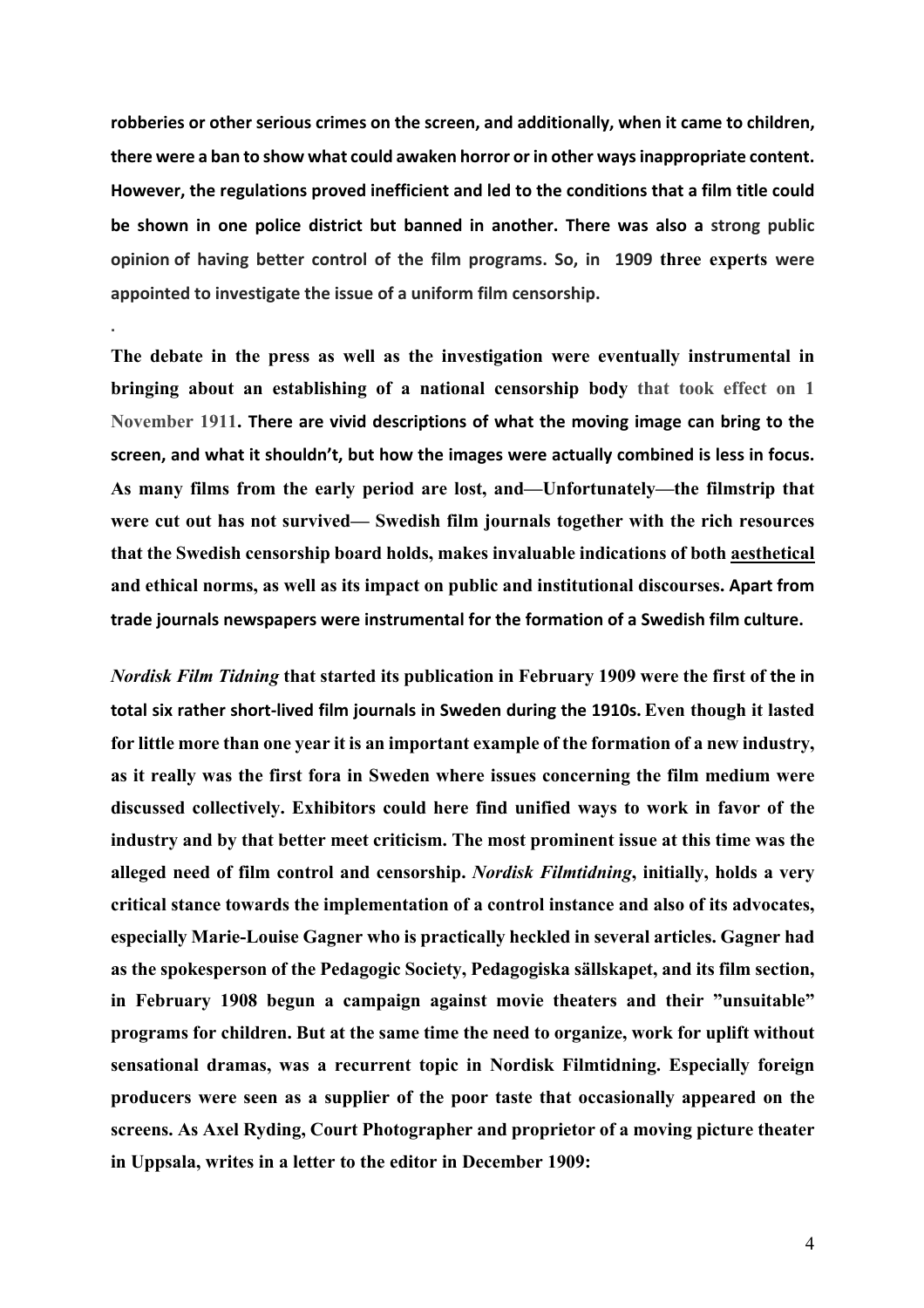#### **IMAGE 6**

**"The reprehension of the moving picture theaters should, however… be to the film producers. Of the numerous films that are imported each year you can find at the very most 2% of really good pictures, 8% rather good, 20% useful and 70 % simple, stupid or inaptly made"**

**These devastating statistics would not go unchallenged. For instance did the newspaper**  *Svenska Dagbladet,* **that in most article were in favor for censorship, write that no moving picture critic had been that critical and derogatory. To reform the moving picture culture Ryding advocated "good Swedish titles", preferably historical ones, or dramatic films where crimes and vice has a definite discouraging effect. This was a direction that also the Stockholm newspapers called upon. Numerous articles in favor of censorship were written in the Stockholm newspapers, constantly encouraging the Swedish film industry to produce historical dramas. In an editorial** *Nordisk Filmtidning* **replies to this request that making historical films was virtually impossible by the standards of the day, as if you depict important historical events most points would be censored. And If you reduce all exciting parts in a film— what do you have left?—absolutely nothing.**

**This direction would, however, be similar to what the Swedish film industry would take some years later. But instead of historical dramas the adaption of literary works became the objective. Even if Ryding's statement of the allegedly bad quality of foreign films was challenged what was an unambiguous fact was that the domestic production in Sweden was rather scarce during the early period, at least before 1909. So, to talk about a transitional period of Swedish films is not very meaningful. Most films on the repertoire were imported with Pathé Frères, here as elsewhere, dominating most film programs during the years 1905-1909. This is also the case for the early 1910s but it will slowly change during this decade.** 

**A national censorship was more and more seen as the solution to an arbitrary local censorship by the police as well as to avert malicious comments from censorship enthusiasts. The Swedish cinema business appears to have expedited the establishment of**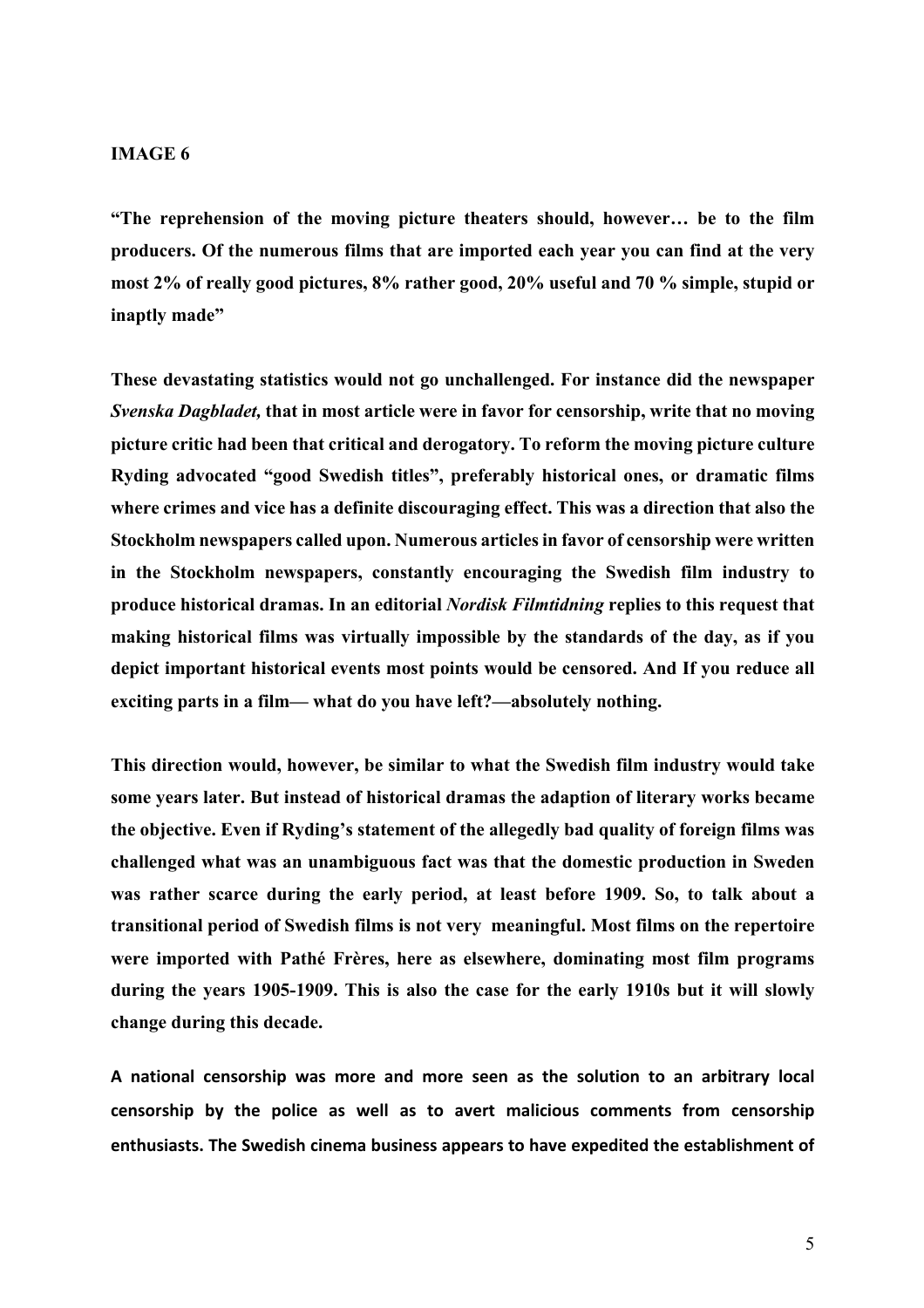**film censorship and** *Nordisk Filmtidning* **actually—initiated a petition demanding the founding of a state-run national censorship in 1909.** 

**Jan Olsson has discussed and documented the debates leading up to the establishing of the Board of Censors, as well as the regulation of the Swedish film market due to the policies implemented by the Board. As elsewhere, the critical rationale for censorship was the conviction that moving images exerted an immoral and detrimental influence on its audience—especially on the underage and immature—and risked dimming their conceptions of justice and morality and thus ruining their character.**

**The years before 1911 were full of activities investigating the qualities of film programs on the theaters. At the National Archives billboards and programs from 1908 until May 1911 in Stockholm have survived with notes by inspectors from the Pedagogical Society. Around 40 volunteers went to "every" new program commenting directly on the program the quality of the films together with audience composition when it comes to the number of children as well as adults in the audience, audience reactions, etcetera. If they found any title that stood in conflict with the police guidelines another one or two inspectors visited the program after which a notification were made to the police. Over 400 examples of programs during this period have survived. Most of them with notes.**

# **IMAGE 7**

**Here we see two examples from moving picture theaters in Stockholm—Kosmorama and Cleve-Biografen. Some of the ideas behind how the censors would later work, and actually the vocabulary is to be found in these comments on the programs and billboards. Such as comments on quality, degree of suspense, comic effects etcetera**

## **IMAGE 8**

**Here are two programs from Kornhamnbiografen** 

**On the top of the left program it is noted that the theater was visited on 7th of January 1909 at 8-9 PM. There were accordingly 80 persons at the show of which 22 were children.**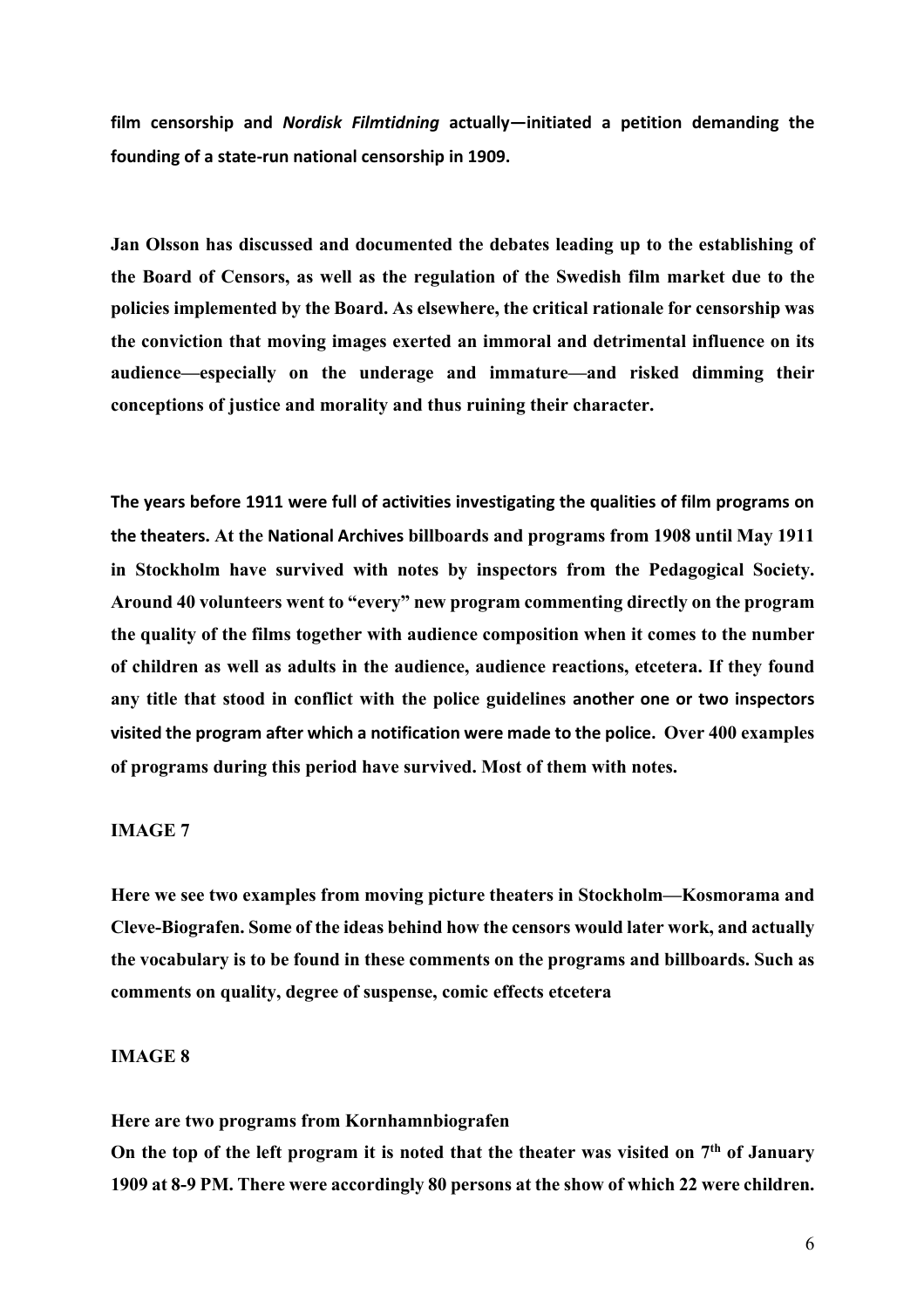**The air was very bad but the music good. So, this material is amazingly rich especially as it includes a large number of screenings and theaters with information that would otherwise be very difficult to get hold on. On the right we can find the same laconic descriptions that are commonly found in the later censorship cards. The film from Peary's expedition to the north pole is found to be unpleasantly exciting while the comic after according to the inspector where exaggerated and the drama thereafter not suitable for children.**

#### **IMAGE 9**

**On this billboard the inspector notes a comment from a young boy sitting next to her who did not at all enjoy one number as it was not pleasant in any way. So, the audience and their reactions are very present when it comes to the inspector's evaluation of one specific film program.**

**The intervention of a censorship body became central to Swedish film discourse the years before and after 1911 and gave raise to extensive discussions in the Swedish press. The most prominent issue at this time was the alleged need of film control and censorship but also what the censorship editing resulted in as the most spectacular images, the climax of a scene, or even explanatory images without which the narrative could become blurred and diffuse, were removed as my example from Kristiania shows. Many of the images cut by the censors were close ups or enlargements.**

**Another example brought about just one year before national censorship was established was the popular Indian and cowboy films as almost all climax scenes were cut. Especially so when a revolver was used to keep a person in line or just seen hanging loose. A censors' meticulous work was criticized by** *Nordisk Filmtidning* **in April 1910. As absolute decisive parts of an Indian or Cowboy narrative were removed, all thrilling movements would in principle be diminished.. The problems with the local censors were that, at times banned films were shown at another theater in the very same neighborhood but with a new title, which was the case with an Indian film with the title** *Den hvita liljan* **or "***The White Lily " in English* **, that was forbidden by the police after a remark from the pedagogues that the film was harmful.**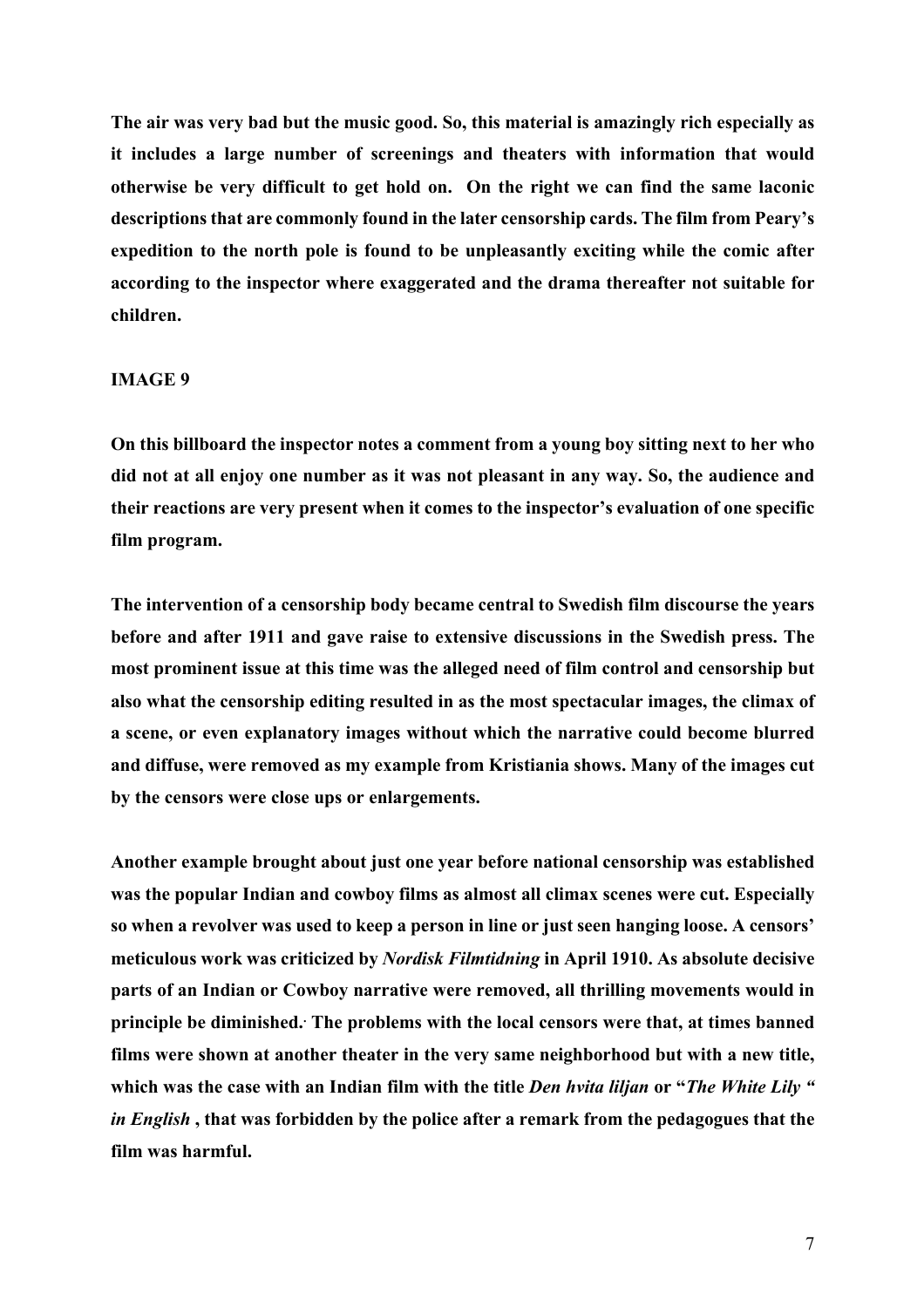### **IMAGE 10**

**The popularity of Indian and Cowboy films was considerable at this time in Sweden As Richard Abel and others have shown was also the case in for example the US. This is evident by the number of titled advertised and screened. But as mentioned they also became a target of the Swedish censors.**

### **IMAGE 11**

**Here is one examples of the many Indian and Cowboy films from the inspection made by the Pedagogical Society at Karlabiografen on 22 February 1910. In her notes the inspector, Hedvig Carlsson, complains about the images that she found confusing and incoherent. Image number 18 when a sentence was to be executed by hanging was especially elaborated on. This scene, with the last-minute rescue of the criminal, that was in fact innocent, was actually the only part of this film otherwise confusing narrative that the inspector likes. In some length she praises the suspense of the scene as well as the clear narration. This appreciation of a violent action scene is however not typical for the censorship to come.**

### **IMAGE 12**

**When it comes to this film title Vilda västerns cowboys. The inspector Hildur Arvidsson saw it on 24 February 1911 and only commented on it as bad. While the inspector Maria**  Lindberg who saw the film on the 16<sup>th</sup> of February liked the film and only wrote the **comment good.** 

## **IMAGE 13**

**The Swedish Board of Film Censors started their work six month later on 4 September 1911. Apart from titles completely banned, the first film title that was cut, was the American Kinema production inspected the 6th of September The Battle at Redwood, where 15 meters and two cuts were made: of the attack and scalp of one of the agents and 2: the revenge of the Indian. After these cuts the film was allowed for children.** 

## **IMAGE 14**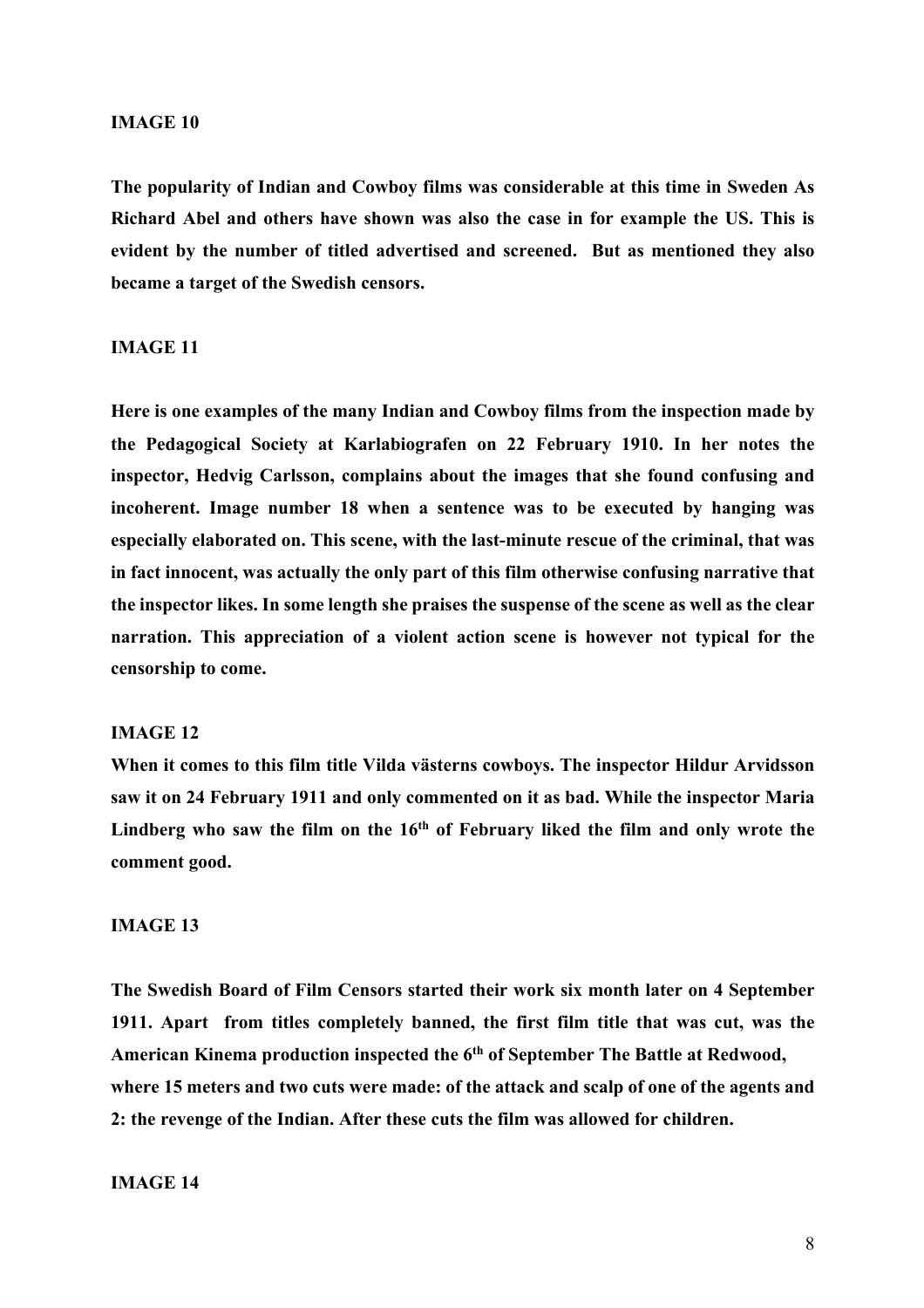**Another early example is the Gaumont title** *Calino vent etre Cow-Boy* **or in Swedish** *Petter vill bli cowboy***. It seems like the film was first inspected by the censors on 7 September 1911 and categorized as yellow that is admissible for audiences over 15 years of age. However, on the very same day or at least with the same date we find another censorship card with the same number classified as red and thereby admitted for audiences of all ages. The difference seems to be that out of the film's 125 meters 1,5 meters were cut by Gagner and then allowed for all audiences. It was the revolver scene at the inn that was shortened. Nevertheless, the title seems to have been popular as another three copies were inspected up until 1914.**

## **IMAGE 15**

**For example, did the film theater in Gamleby on the Swedish east coast advertise for the title for their evening program for the Sunday 2 November 1913 which was not allowed for children. It is here promoted as a very comic title. But also, at the Malmö theater Alhambra as late as 25-31 of March 1914. The different censorship cards probably indicate that there was a dialogue between the industry and the Board of Film Censors from the very start.**

#### **TO CONCLUDE**

**In a text from 1912 Några ord från Biografcensuren Gustaf Berg describes the first year of work for the censors, inspecting approximately 6,5 thousand titles, and even more films as each and every film copy had to be examined and accompanied with a card proving the approval of that specific copy. He describes the process of registration, writing a description, stamp, classification either for approval of all audiences, audiences over 15 years of age, cutting or rather trimmed of offensive details and in certain cases banned. Berg also explains the difficulty at times to decide in specific cases where to draw the line of what can be shown and not. However, the film industry did, as he saw it, use problematic topics for sensational purposes as it would attract an audience.**